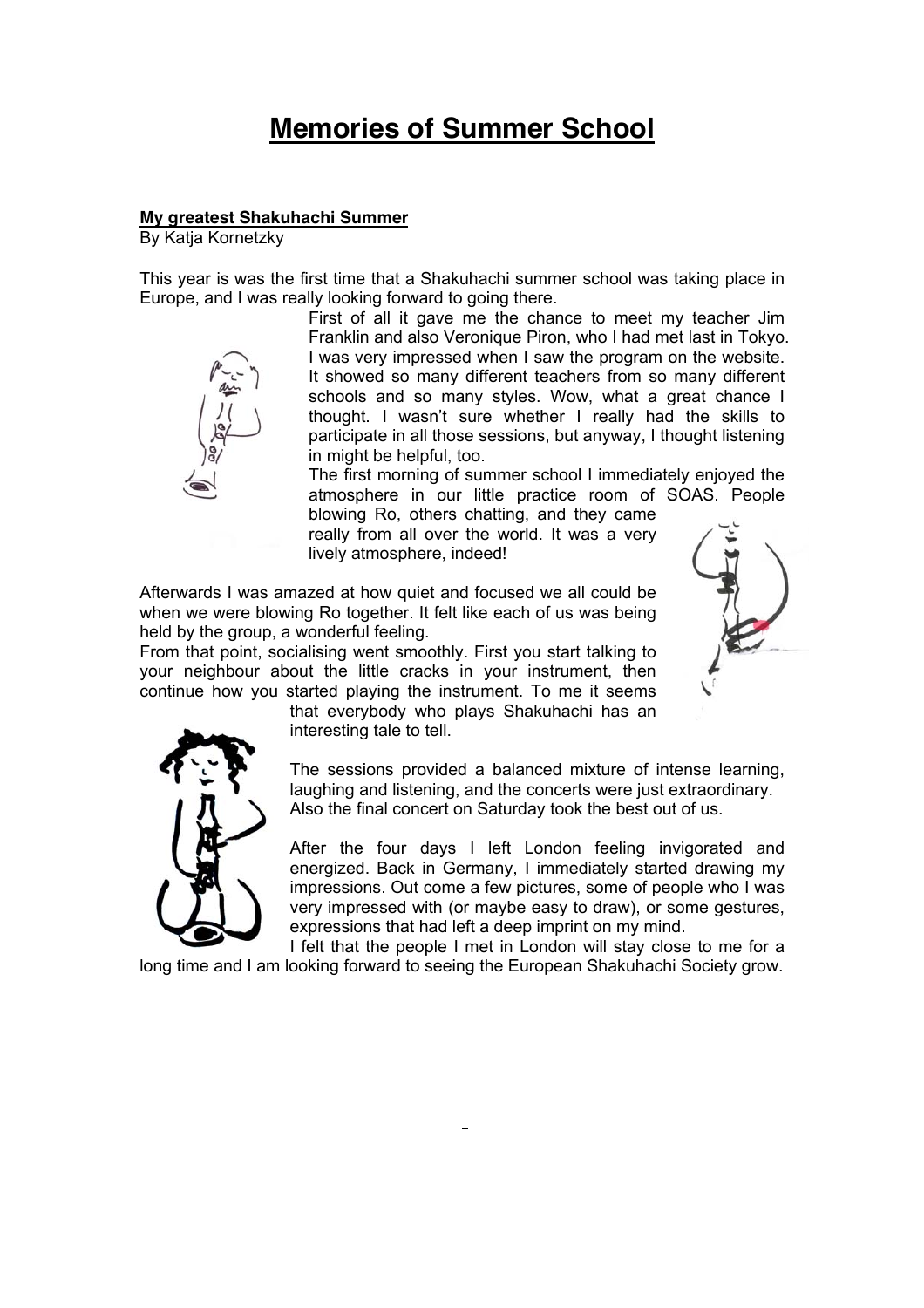## **Shakuhachi Summer School 2006**

Just an impression by Hans von Loon

Travelling by train from Holland to London, I was wondering what was awaiting me there, as this was the first time for me to attend such a happening, and it was also the first time that it was possible for shakuhachi players to meet at a shakuhachi festival in Europe.

Getting out of the train at Waterloo station, the crowd was overwhelming, and it took me some time to find out how the metro worked, and after getting on the wrong metro at first, I finally managed to get to Kings Cross, from where I knew how to get to Dinwiddy House. After nearly being hit by car a few times (they all drive on the wrong side of the road) I arrived at my room. After dinner I went for a walk, to find out where SOAS was, and how long it would take me next morning to get there. For someone from the Dutch countryside, it is very noisy and crowded in London.

Next morning the big moment was there: start of summer school. We had to subscribe first, and make choices of which lessons we would like to attend. I did not know the differences between all the styles, but filled in the form as I thought it would best fit with my level of playing. I study shakuhachi for six years now with Kees Kort in Holland, so I know a bit how to read Kinko scores, and fortunately it was enough to understand what was taught in the lessons.

Then the teachers introduced themselves, and lessons started. The first lesson for me was Hi Fu Mi Hachi Gaeshi with Michael Coxall. For me this was a very difficult piece, but he patiently taught us so many techniques in that music, that I have enough material to study for years. One of the things that I also learned is that it is best to know how the music has to sound, because the Japanese play notes that are not written, and write things they don't play. And amazing how many fingerings there are for the note HA.

In the afternoon there was Zensabo Honkyoku with Okuda Atsuya. To make confusion even bigger, he invented a new notation system, but his lessons were great. When Kiku was not there to translate, he went on, just saying "O.K." after each line, and continued. His lessons where really fun for me. And for such a famous teacher, he stays so modest.



Okuda's class.

In Brian's lessons I found out that improvisation is also possible if you're a beginning student.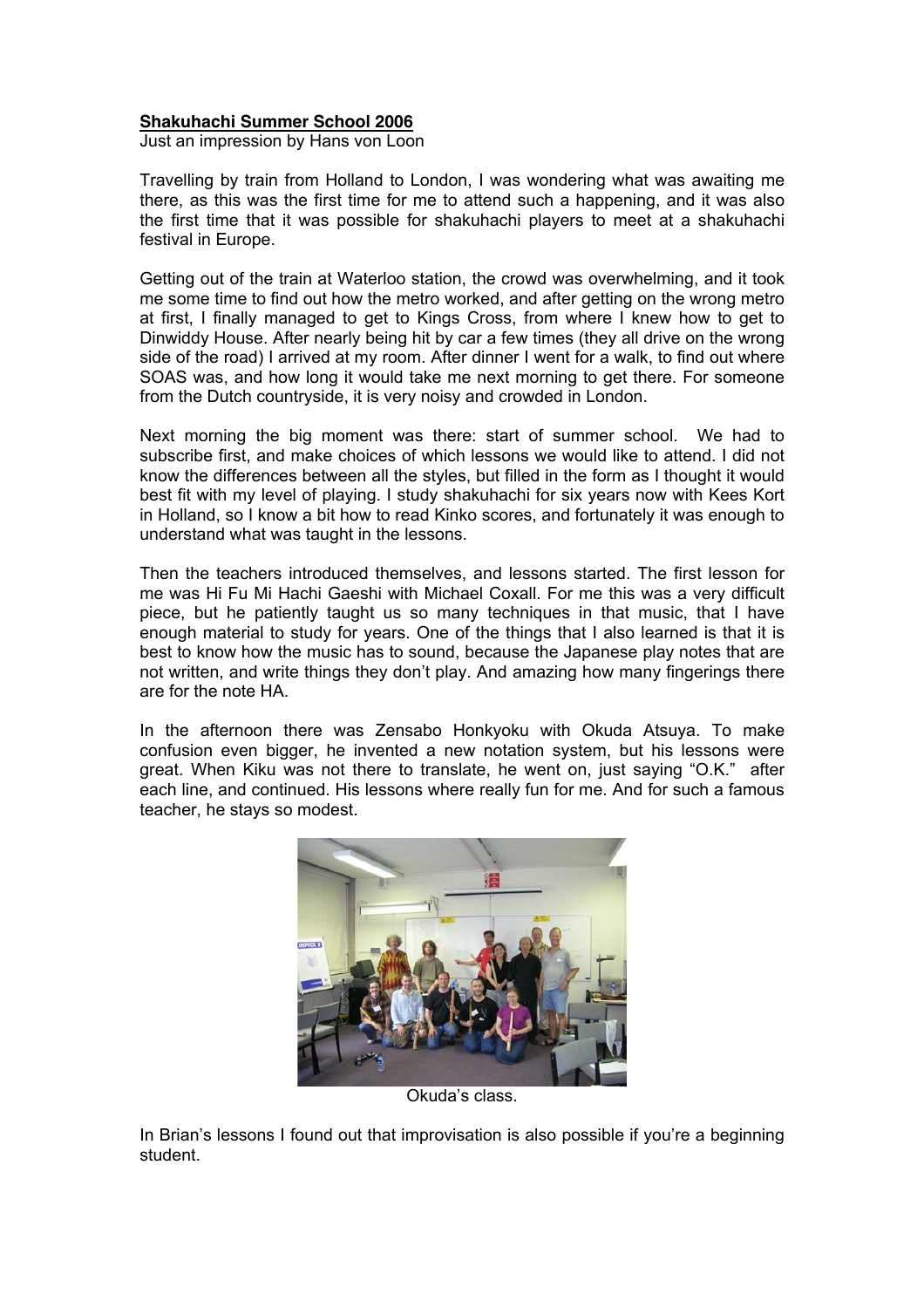Then there were very good lectures. I was very happy to have John Neptune check my flute. I bought it without really knowing the qualities of the instrument, but it appeared to be a really good one, so now I know it is me who has to improve, and not the shak. As a result of his talk in which he gave some practice tips, I am now experimenting with recording myself, and it really helps to find the weak spots in my playing. He also amazed me by showing how many different sounds you can get from a shakuhachi.

The atmosphere was very good. Relations between students and teachers felt very relaxed and as the days passed by, the group became one more and more. Last day, when playing our daily Hi Fu Mi Cho, I was touched, so many people playing such a simple song, being one altogether. When going home, it felt as having made lots of new friends.

Students concert was going beyond frontiers for me again, as I don't dare to play in public normally, and now did 3 pieces ! It was wonderful how even people playing for the first time in their live, did give their first concert.

All together it was for me an impressive event, which I will never forget, and in which I have met two teachers with whom I can study in the future, Tilo Burdach and Veronique Piron.

Last but not least, compliments for Kiku and Michael for the huge task of organizing such an event so well. It was great.

\_\_\_\_\_\_\_\_\_\_\_\_\_\_\_\_\_\_\_\_\_\_\_\_\_\_\_\_\_\_

#### **SOAS Shakuhachi Summer School**

Ramblings from a lonely Tozan player by Nigel Puttergill

After studying under the Tozan School of shakuhachi in Kyoto for three years, I returned last summer to the UK with no idea on how to continue my shakuhachi studies. I desperately tried to find a Tozan teacher in the UK, but without success. However, after searching the internet for some time I eventually made contact with Kiku Day. She was most helpful, but couldn't help me find a Tozan teacher in the UK. Although at that point I was not able to further my studies under the Tozan School, Kiku kindly registered me on various mailing lists to keep me up to date on SOAS events and activities in London. It is from Kiku Day that I came to learn of the Shakuhachi Summer School.

Realizing that most of the Summer School participants were likely to be Kinko players, I was somewhat reluctant to participate at first, as I can only read Tozan notation. Eventually I did decide to participate in the event, because the Summer School offered an opportunity for me to continue my shakuhachi studies in the UK.

Although in Japan I studied honkyoku, sankyoku, shinkyoku and minyo to an intermediate level, the first day at the summer school was an absolute disaster. I felt quite stupid not being able to read kinko notation, or being able to participate to a level I knew I was capable of. It was so frustrating that I nearly packed my bags and left for home after the first day.

The second day was better. There was a small glimmer of light at the end of the tunnel. I found teachers who were very supportive and helped in explaining Kinko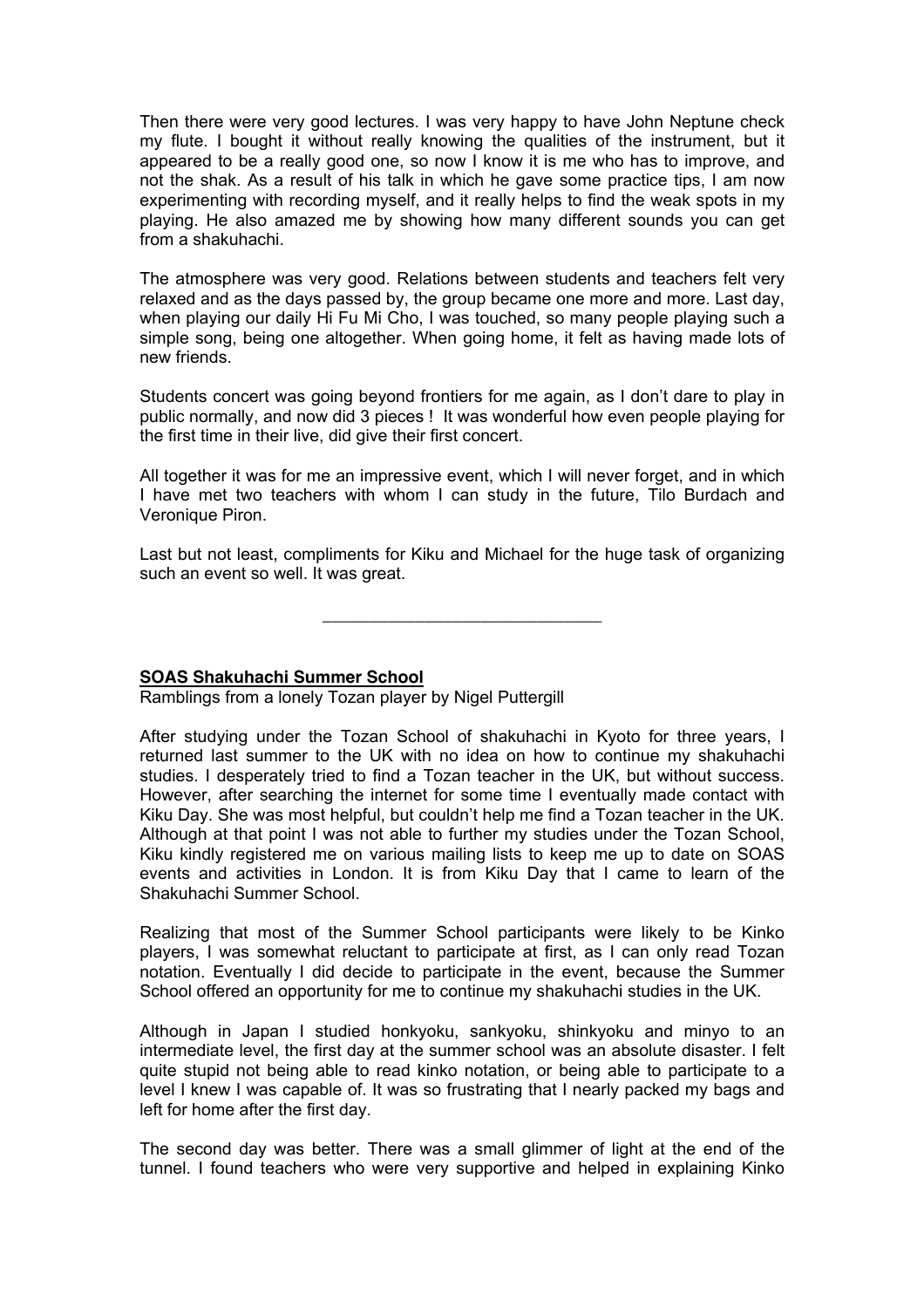notation; I found wonderful new friends with a common interest in shakuhachi; I met world class shakuhachi players; and most important of all I began to learn new things. From thereon life just got better and better.

By the end of the four day summer school I was reluctant to return home. I didn't want to leave my new found friends and teachers. It was a fabulous experience to meet, learn from, and talk to some of the best international players in the shakuhachi world. I can't think of any other way one could have gained so much knowledge and experience in such a short time. I started the Summer School as a lonely Tozan player in UK, and left as a European Shakuhachi player belonging to an International school.

It was a fabulous experience, and one that will be difficult to better. For those who couldn't make the Summer School, I can only say that you missed out on a wonderful event. For those who where there (including organizers, teachers, guests and students) I can only say THANK YOU for everything you gave to me.

I have many wonderful memories (like most of you) from those four days, but most of them I will keep to myself. Each one of us gained something from those few days together, but one thing I think we all experienced was a real strong common bond. If you have the same feeling, then lets work together to strengthen the European Shakuhachi Society and make the 2<sup>nd</sup> International Summer School (wherever that may be) as good as the first.

\_\_\_\_\_\_\_\_\_\_\_\_\_\_\_\_\_\_\_\_\_\_\_\_\_\_\_\_\_\_\_\_\_\_\_\_\_\_

## **Reflections on Shakuhachi Summer School**

By Jeff Bateman

It now, unfortunately, seems like the distant past but the Shakuhachi Summer School was really a great experience for me.

It was truly wonderful to be able to have the opportunity to meet so many people with a similar interest in Japanese music. It was also a great opportunity to be exposed to some of the different genre of Shakuhachi.

The contrast between the deeply spiritual aspect of Shakuhachi and the purely technical aspect was also refreshing.

For me the Shakuhachi will always be a tool for reaching something deeper and focusing the mind. Regardless of 'level achieved' I think that each person can gain something and draw something out of the sound of the Shakuhachi. Whether it is sound for meditation or whether it is described as music is not important.

I was first attracted to the Shakuhachi for meditation. But studying with Michael Coxall over the last couple of years has helped me appreciate Sankyoku.

If I were to mention everybody who inspired me at the summer school the list would be long as it included both teachers and students. However, top of the list has to come the Okuda family. I felt that each one of them brought a special something and it was so lovely to see a family together at such an event. I especially enjoyed the spontaneous performances of Okuda sensei during the breaks. Looking forward to seeing you all again next year.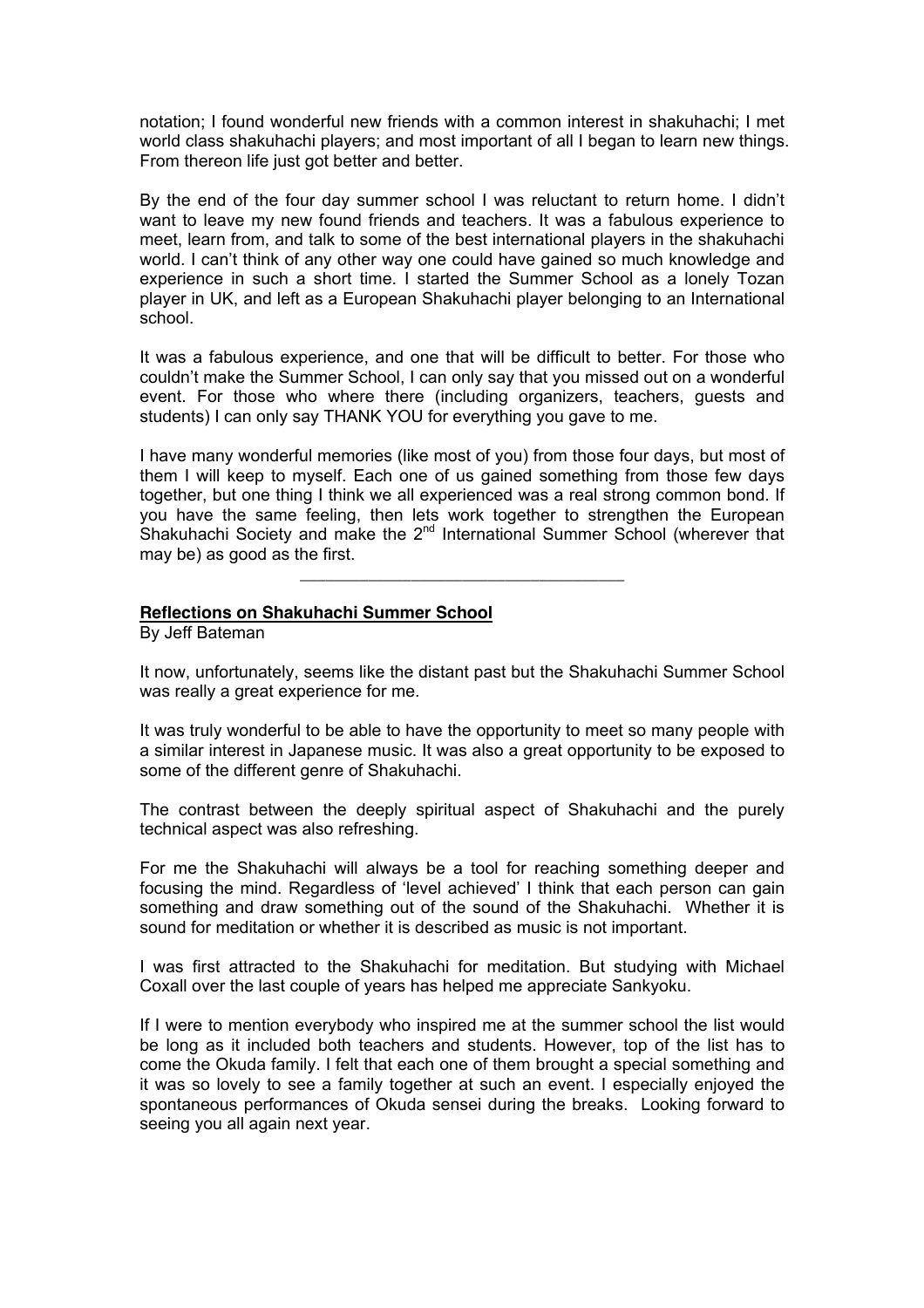



# **Summer School Memories (a mini recap)**

by Stephanie Hiller

As temperatures soared to a squelchy 39C, the first ever Pan-European Shakuhachi Summer School began.

\_\_\_\_\_\_\_\_\_\_\_\_\_\_\_\_\_\_\_\_\_\_\_\_\_

Memories? Oh yes, I have some wonderful memories:

- Putting faces to names of people I'd emailed, but never met
- Meeting new people who all wanted to talk about shakuhachi  $\odot$
- Finding out that I was not alone in my obsession!
- So many happy faces everyone was having such a great time and everyone was so friendly!

**Highlight**: Getting to meet, hear and learn from all those teachers who had only been a name up until now.

Lowlight: Having to leave right after the Student concert, and missing the party  $\circledcirc$ **Scary moment:** Having to rush off and change my trousers on the last day (thank goodness I had my suitcase with me!) as the ones I was wearing were in danger of falling down! A clear lesson to us all *never* to lose weight ;-) \*

**Regret**: I didn't make more of an effort to learn people's names (I think we should all have had our names tattooed on our foreheads when we arrived – maybe next time?!)